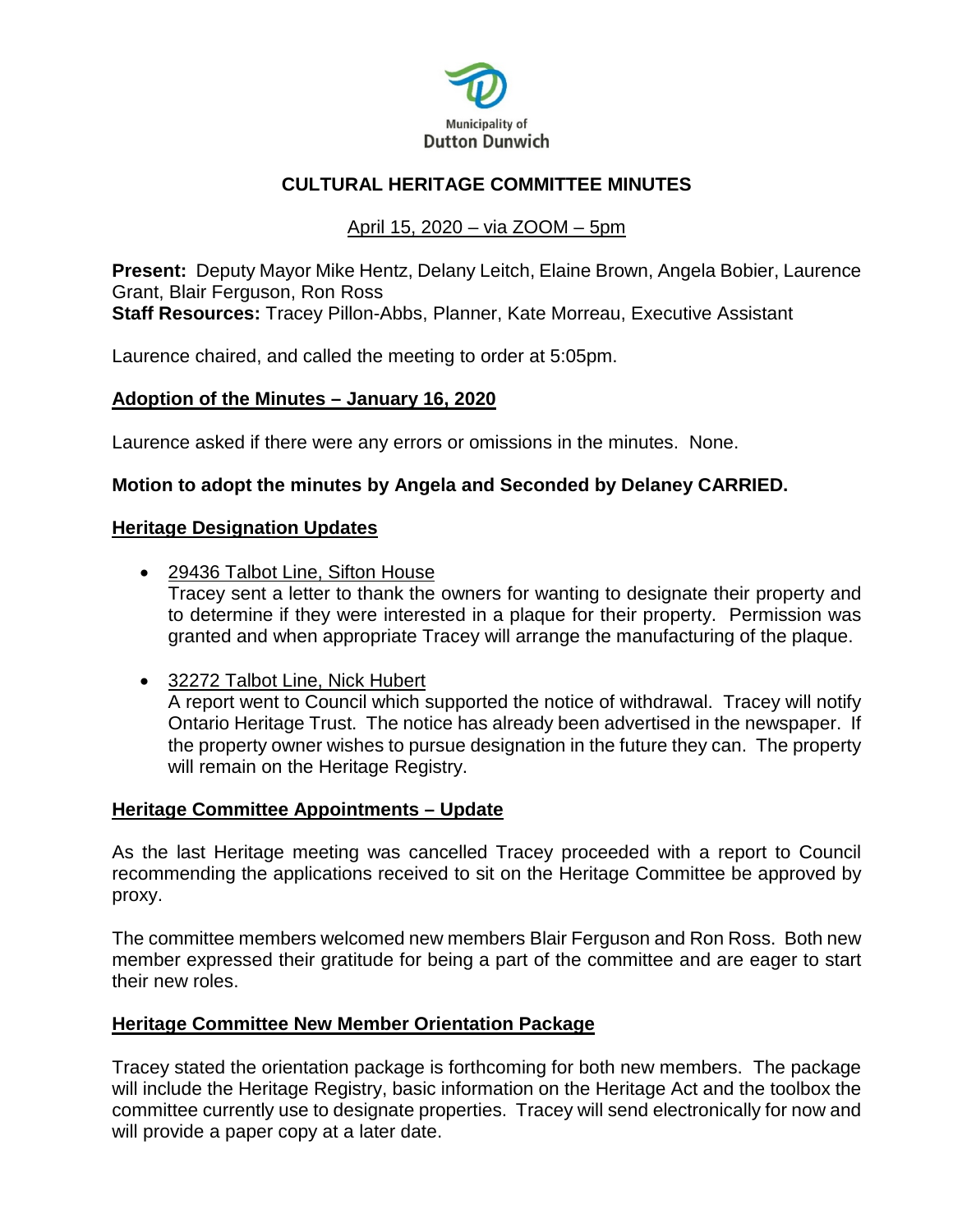# **Community Heritage Membership**

Tracey stated the membership is paid for and active. Tracey will begin to receive monthly brochures which will provide to the members at the next meeting. Any electronic information Tracey receive will be forwarded to everyone.

## **Ongoing Matters**

• Iona Park Naming Recommendation – Lumley Park

Deputy Mayor Hentz stated this recommendation did go to Councillor's Drouillard and Loveland who are working with the Iona community committee. Some feedback was received however this appears to be a contentious issue which was unknown. Deputy Mayor Hentz recommended reaching out the community and ask for their input.

• Ontario Heritage Act

Tracey stated the proposed changes come into effect effective date is July 1, 2020. As the new information is received Tracey will share with the committee members.

Laurence referred to a blog on the University of Waterloos website which highlights the changes to the Ontario Heritage Act. Laurence stated if committee members are interested they can subscribe to the blog.

## **New Business**

• Committee Training and Proposed Dates

Tracey circulated a flyer to committee members Bert Duclos. Bert is a former Ministry of Culture and Tourism employee who is now retired and now provides various kinds of heritage training. Tracey stated in light of the proposed training to the Ontario Heritage Act it would be helpful to invite Bert to a committee meeting to review the changes with committee members. The committee members agreed this would be beneficial and schedule for the fall. Tracey will reach out to Bert to enquire as to a time he can provide training. Angela requested this training be any other day but Wednesday as that his Backus-Page Museum's Board Meeting night.

• Town of Ajax Designated Heritage Properties

Elaine provided a copy of a Heritage brochure from the Town of Ajax. The committee discussed and review the content and determined information could be condensed and used by the committee. Elaine stated she felt it was a good source of information. Laurence stated the committee already has a brochure with typical questions and answers however, offered to review for Dutton Duwnich.

• Backus-Page House Museum Events

Angela stated the Board to cancel or postpone all museum events until June 14, 2020. Also, the entirety of John E. Pearce Provincial Park including Wetlands and Spicer trails, south side of Lakeview Line and the museum area are completely closed to the public. Grass cutting has also been postponed until May 12 at the earliest.

Laurence enquired about the Battle of Culloden, Angela stated she had spoken with the group and they cannot see it is going to happen.